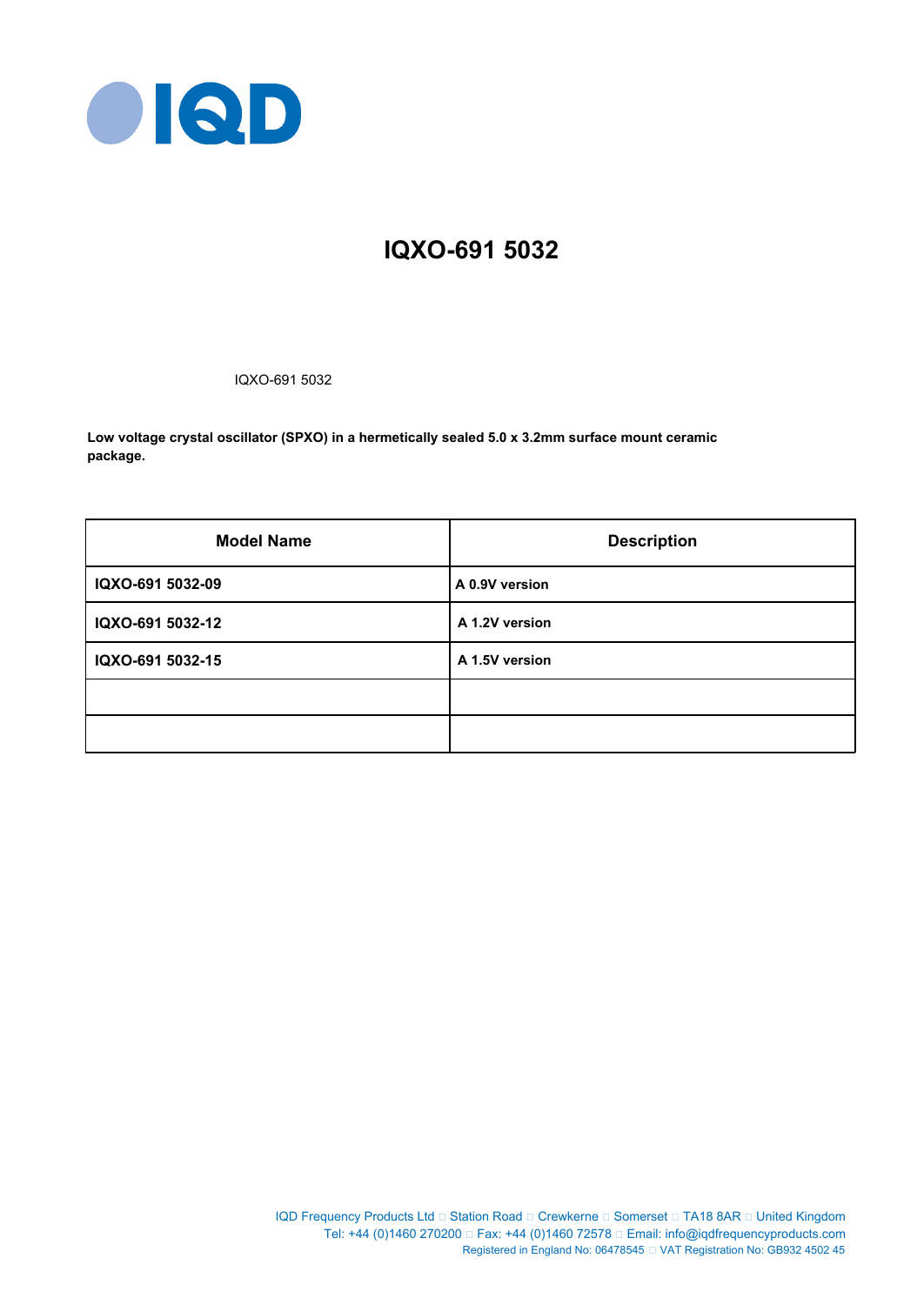

## **IQXO-691 5032-09 Crystal Clock Oscillator Specification**

### **ISSUE 2; April 2021**

#### **Description**

 $\blacksquare$ 0.9V low voltage oscillator in a hermetically sealed 5.0 x 3.2mm surface mount ceramic package.

#### **Frequency Parameters**

- $\blacksquare$
- 
- 

Frequency 10.0MHz to 50.0MHz Frequency Stability ±20.00ppm to ±100.00ppm Ageing  $\qquad \qquad \pm 3$ ppm max in 1st year @ 25°C

#### **Electrical Parameters**

- Supply Voltage 0.9V ±5%  $\blacksquare$
- Note: Other Supply Voltages are available please contact IQD Sales Office.

### **Operating Temperature Ranges**

- $\blacksquare$ -20 to 70°C
- $\blacksquare$  0 to 70 $^{\circ}$ C
- $-40$  to 85 $^{\circ}$ C

### **Output Details**

- Output Compatibility CMOS
	- Drive Capability 15pF max
- Output Voltage Levels: П Output Low (VoL): 10%Vs max Output High (VoH): 90%Vs min
- Start Up Time: 10ms max
- 

### **Output Control**

Standby Operation:  $\blacksquare$ 

Logic '1' (≥70% Vs) to pad 1 enables oscillator output. Logic '0' (≤30% Vs) to pad 1 disables oscillator output; when disabled the oscillator output goes to the high impedance state.

No connection to pad 1 enables oscillator output (internal pull-up resistor).

 $\blacksquare$ Standby Current: 100μA max

### **Noise Parameters**

RMS Phase Jitter (12kHz to 20MHz): 1ps max  $\blacksquare$ 

### **Environmental Parameters**

- $\blacksquare$ Storage Temperature Range: -55 to 125°C
- Mechanical Shock: MIL-STD-883, Method 2002, Condition B. ×
- Vibration: MIL-STD-883, Method 2007, Condition A. ×
- $\blacksquare$ Moisture Resistance: MIL-STD-883, Method 1004.
- $\blacksquare$ Thermal Cycling: MIL-STD-883, Method 1010, Condition B.
- $\blacksquare$ Solderability: MIL-STD-883, Method 2003.
- $\blacksquare$ Resistance to Soldering Heat: MIL-STD-202, Method 210, Condition K.
- Fine Leak Test: MIL-STD-883, Method 1014, Condition A.  $\blacksquare$
- Gross Leak Test: MIL-STD-883, Method 1014, Condition C. n

### **Manufacturing Details**

Note: Please connect a bypass capacitor of 0.1μF between  $\blacksquare$ +Vs and circuit ground.



### **Outline (mm)**



#### **Recommended Solder Pad Layout**



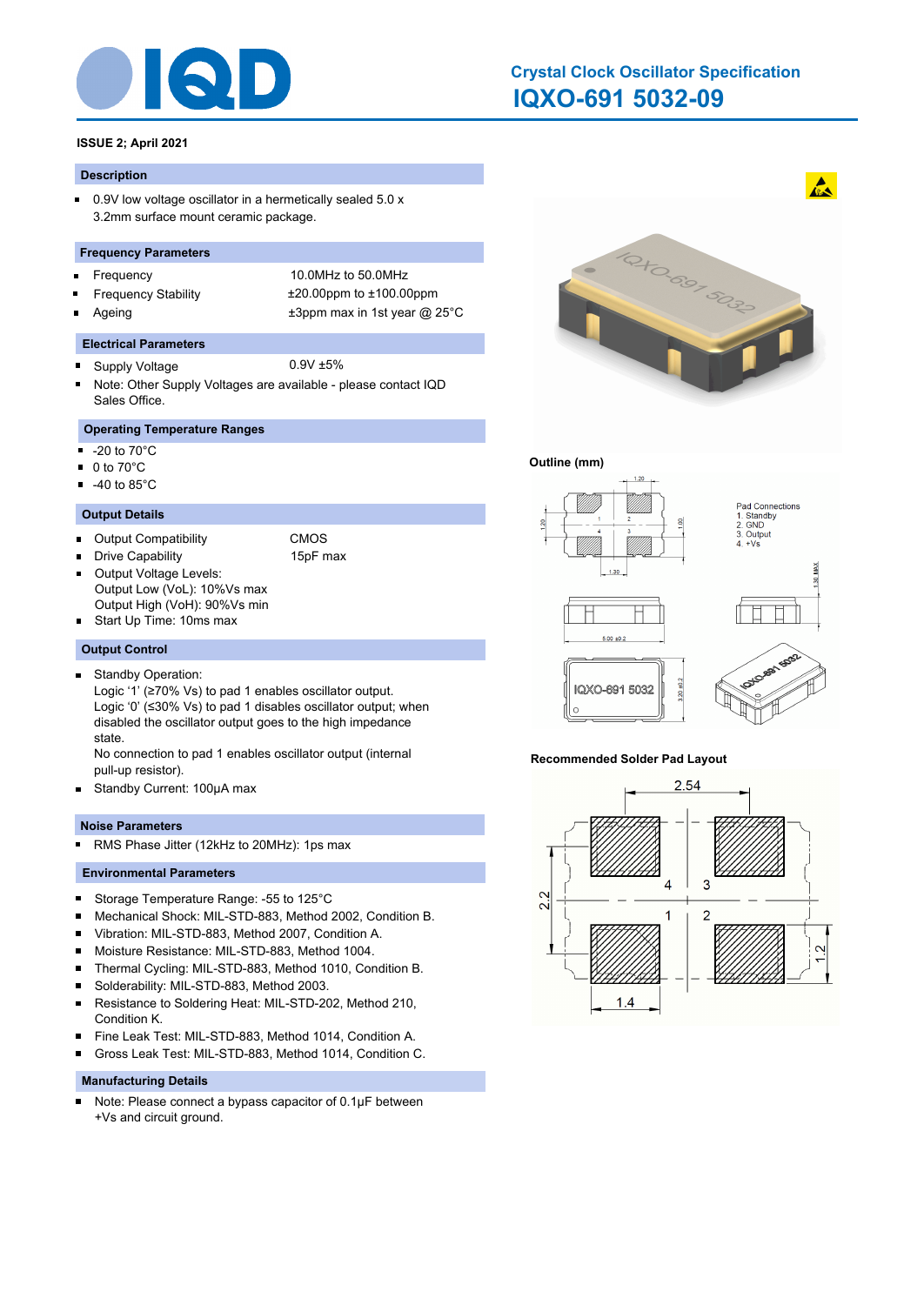

**ISSUE 2; April 2021**

### **Ordering Information**

- Frequency\* Model\* **Output** Frequency Stability (over operating temperature range)\* Operating Temperature Range\* Supply Voltage (\*minimum required) **Example**
- 24.0MHz IQXO-691 5032-09 CMOS ±25ppm -40 to 85C 0.9V

### **Compliance**

- $\blacksquare$ RoHS Status (2015/863/EU) Compliant
- REACh Status **Compliant**  $\blacksquare$
- MSL Rating (JDEC-STD-033): 1  $\blacksquare$

### **Packaging Details**

- Pack Style: Reel Tape & reel in accordance with EIA-481D Pack Size: 1,000
- Pack Style: Cutt Cut tape  $\blacksquare$ Pack Size: 100

### **Electrical Specification - maximum limiting values 0.9V ±5%**

| Frequency<br>Min | Frequency<br><b>Max</b> | Temperature<br>Range | <b>Stability</b><br>(Min) | Current<br><b>Draw</b> | <b>Rise and Fall</b><br>Time | <b>Duty Cycle</b> |
|------------------|-------------------------|----------------------|---------------------------|------------------------|------------------------------|-------------------|
|                  |                         | °C                   | ppm                       | mA                     | ns                           | $\%$              |
| 10.0MHz          | 50.0MHz                 | 0 to 70              | ±20.0                     | 10                     | 5                            | 45/55%            |
|                  |                         | $-20$ to $70$        | ±20.0                     | 10                     | 5                            | 45/55%            |
|                  |                         | $-40$ to 85          | ±25.0                     | 10                     | 5                            | 45/55%            |

*This document was correct at the time of printing; please contact your local sales office for the latest version. Click to view latest version on our website.*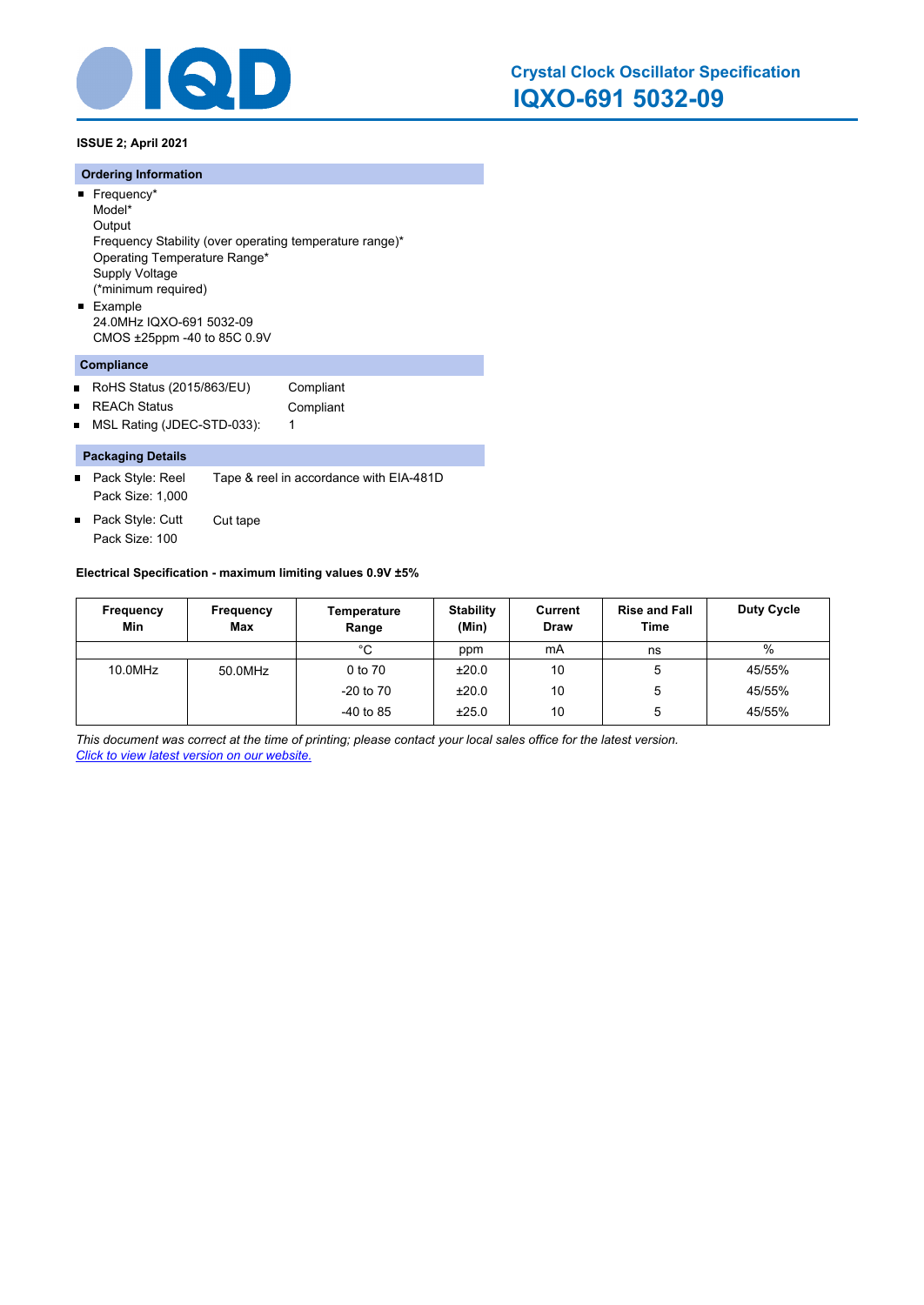

## **IQXO-691 5032-12 Crystal Clock Oscillator Specification**

### **ISSUE 2; April 2021**

#### **Description**

 $\blacksquare$ 1.2V low voltage oscillator in a hermetically sealed 5.0 x 3.2mm surface mount ceramic package.

#### **Frequency Parameters**

- $\blacksquare$
- 
- 

Frequency 10.0MHz to 50.0MHz Frequency Stability ±20.00ppm to ±100.00ppm Ageing  $\qquad \qquad \pm 3$ ppm max in 1st year @ 25°C

#### **Electrical Parameters**

- Supply Voltage 1.2V ±5%  $\blacksquare$
- Note: Other Supply Voltages are available please contact IQD Sales Office.

### **Operating Temperature Ranges**

- $\blacksquare$ -20 to 70°C
- $\blacksquare$  0 to 70 $^{\circ}$ C
- $-40$  to 85 $^{\circ}$ C

### **Output Details**

- Output Compatibility CMOS
	- Drive Capability 15pF max
- Output Voltage Levels:  $\blacksquare$ Output Low (VoL): 10%Vs max Output High (VoH): 90%Vs min
- Start Up Time: 10ms max

#### **Output Control**

Standby Operation:  $\blacksquare$ 

Logic '1' (≥70% Vs) to pad 1 enables oscillator output. Logic '0' (≤30% Vs) to pad 1 disables oscillator output; when disabled the oscillator output goes to the high impedance state.

No connection to pad 1 enables oscillator output (internal pull-up resistor).

 $\blacksquare$ Standby Current: 100μA max

### **Noise Parameters**

RMS Phase Jitter (12kHz to 20MHz): 1ps max  $\blacksquare$ 

### **Environmental Parameters**

- $\blacksquare$ Storage Temperature Range: -55 to 125°C
- Mechanical Shock: MIL-STD-883, Method 2002, Condition B. ×
- Vibration: MIL-STD-883, Method 2007, Condition A. ×
- $\blacksquare$ Moisture Resistance: MIL-STD-883, Method 1004.
- $\blacksquare$ Thermal Cycling: MIL-STD-883, Method 1010, Condition B.
- $\blacksquare$ Solderability: MIL-STD-883, Method 2003.
- $\blacksquare$ Resistance to Soldering Heat: MIL-STD-202, Method 210, Condition K.
- Fine Leak Test: MIL-STD-883, Method 1014, Condition A.  $\blacksquare$
- Gross Leak Test: MIL-STD-883, Method 1014, Condition C. n

### **Manufacturing Details**

Note: Please connect a bypass capacitor of 0.1μF between  $\blacksquare$ +Vs and circuit ground.



### **Outline (mm)**



#### **Recommended Solder Pad Layout**



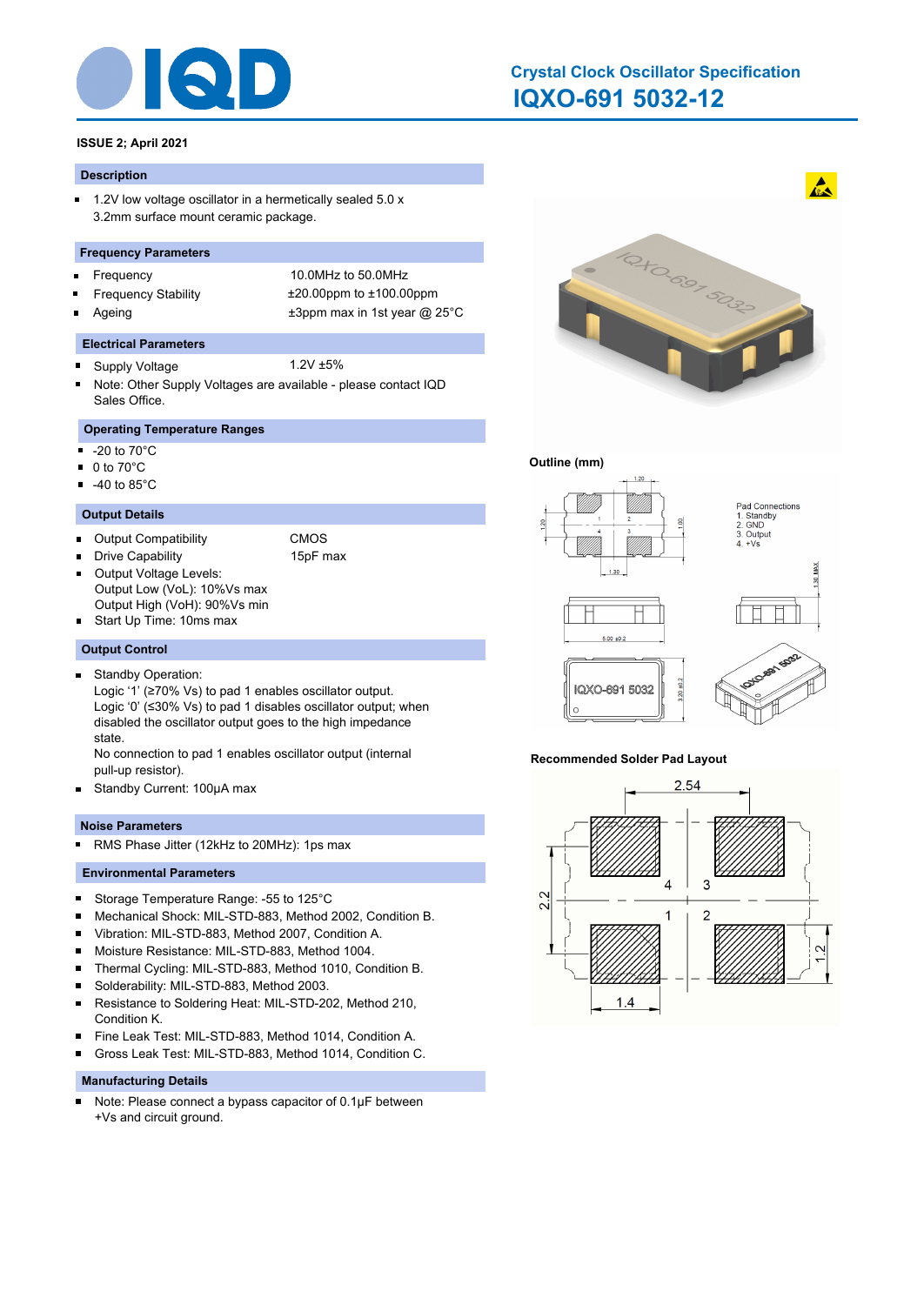

**ISSUE 2; April 2021**

### **Ordering Information**

- Frequency\* Model\* **Output**
- Frequency Stability (over operating temperature range)\* Operating Temperature Range\* Supply Voltage (\*minimum required) **Example**
- 24.0MHz IQXO-691 5032-12 CMOS ±25ppm -40 to 85C 1.2V

### **Compliance**

- $\blacksquare$ RoHS Status (2015/863/EU) Compliant
- REACh Status **Compliant**  $\blacksquare$
- MSL Rating (JDEC-STD-033): 1  $\blacksquare$

### **Packaging Details**

- Pack Style: Cutt Cut tape Pack Size: 100
- Pack Style: Reel Tape & reel in accordance with EIA-481D  $\blacksquare$ Pack Size: 1,000

### **Electrical Specification - maximum limiting values 1.2V ±5%**

| Frequency<br>Min | Frequency<br><b>Max</b> | Temperature<br>Range | <b>Stability</b><br>(Min) | Current<br><b>Draw</b> | <b>Rise and Fall</b><br>Time | <b>Duty Cycle</b> |
|------------------|-------------------------|----------------------|---------------------------|------------------------|------------------------------|-------------------|
|                  |                         | °C                   | ppm                       | mA                     | ns                           | %                 |
| 10.0MHz          | 50.0MHz                 | 0 to 70              | ±20.0                     | 10                     | 5                            | 45/55%            |
|                  |                         | $-20$ to $70$        | ±20.0                     | 10                     | 5                            | 45/55%            |
|                  |                         | $-40$ to 85          | ±25.0                     | 10                     | 5                            | 45/55%            |

*This document was correct at the time of printing; please contact your local sales office for the latest version. Click to view latest version on our website.*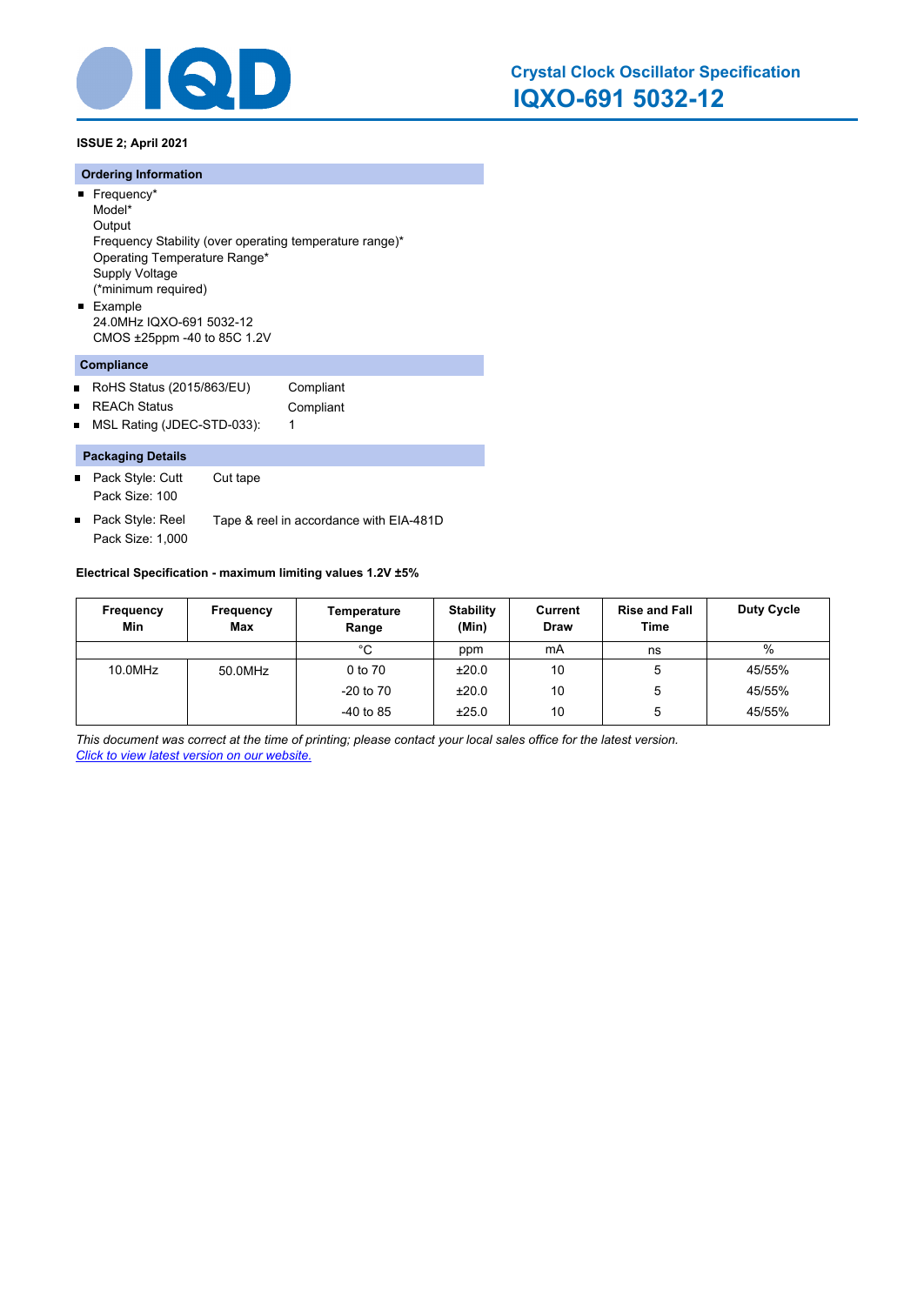

## **IQXO-691 5032-15 Crystal Clock Oscillator Specification**

### **ISSUE 2; April 2021**

#### **Description**

 $\blacksquare$ 1.5V low voltage oscillator in a hermetically sealed 5.0 x 3.2mm surface mount ceramic package.

#### **Frequency Parameters**

- $\blacksquare$
- 
- 

Frequency 10.0MHz to 50.0MHz Frequency Stability ±20.00ppm to ±100.00ppm Ageing  $\qquad \qquad \pm 3$ ppm max in 1st year @ 25°C

#### **Electrical Parameters**

- Supply Voltage 1.5V ±5%  $\blacksquare$
- Note: Other Supply Voltages are available please contact IQD Sales Office.

### **Operating Temperature Ranges**

- $\blacksquare$ -20 to 70°C
- $\blacksquare$  0 to 70 $^{\circ}$ C
- $-40$  to 85 $^{\circ}$ C

### **Output Details**

- Output Compatibility CMOS
	- Drive Capability 15pF max
- Output Voltage Levels:  $\blacksquare$ Output Low (VoL): 10%Vs max Output High (VoH): 90%Vs min
- Start Up Time: 10ms max

#### **Output Control**

Standby Operation:  $\blacksquare$ 

Logic '1' (≥70% Vs) to pad 1 enables oscillator output. Logic '0' (≤30% Vs) to pad 1 disables oscillator output; when disabled the oscillator output goes to the high impedance state.

No connection to pad 1 enables oscillator output (internal pull-up resistor).

 $\blacksquare$ Standby Current: 100μA max

### **Noise Parameters**

RMS Phase Jitter (12kHz to 20MHz): 1ps max  $\blacksquare$ 

### **Environmental Parameters**

- $\blacksquare$ Storage Temperature Range: -55 to 125°C
- Mechanical Shock: MIL-STD-883, Method 2002, Condition B. ×
- Vibration: MIL-STD-883, Method 2007, Condition A. ×
- $\blacksquare$ Moisture Resistance: MIL-STD-883, Method 1004.
- $\blacksquare$ Thermal Cycling: MIL-STD-883, Method 1010, Condition B.
- $\blacksquare$ Solderability: MIL-STD-883, Method 2003.
- $\blacksquare$ Resistance to Soldering Heat: MIL-STD-202, Method 210, Condition K.
- Fine Leak Test: MIL-STD-883, Method 1014, Condition A.  $\blacksquare$
- Gross Leak Test: MIL-STD-883, Method 1014, Condition C. n

### **Manufacturing Details**

Note: Please connect a bypass capacitor of 0.1μF between  $\blacksquare$ +Vs and circuit ground.



### **Outline (mm)**



#### **Recommended Solder Pad Layout**